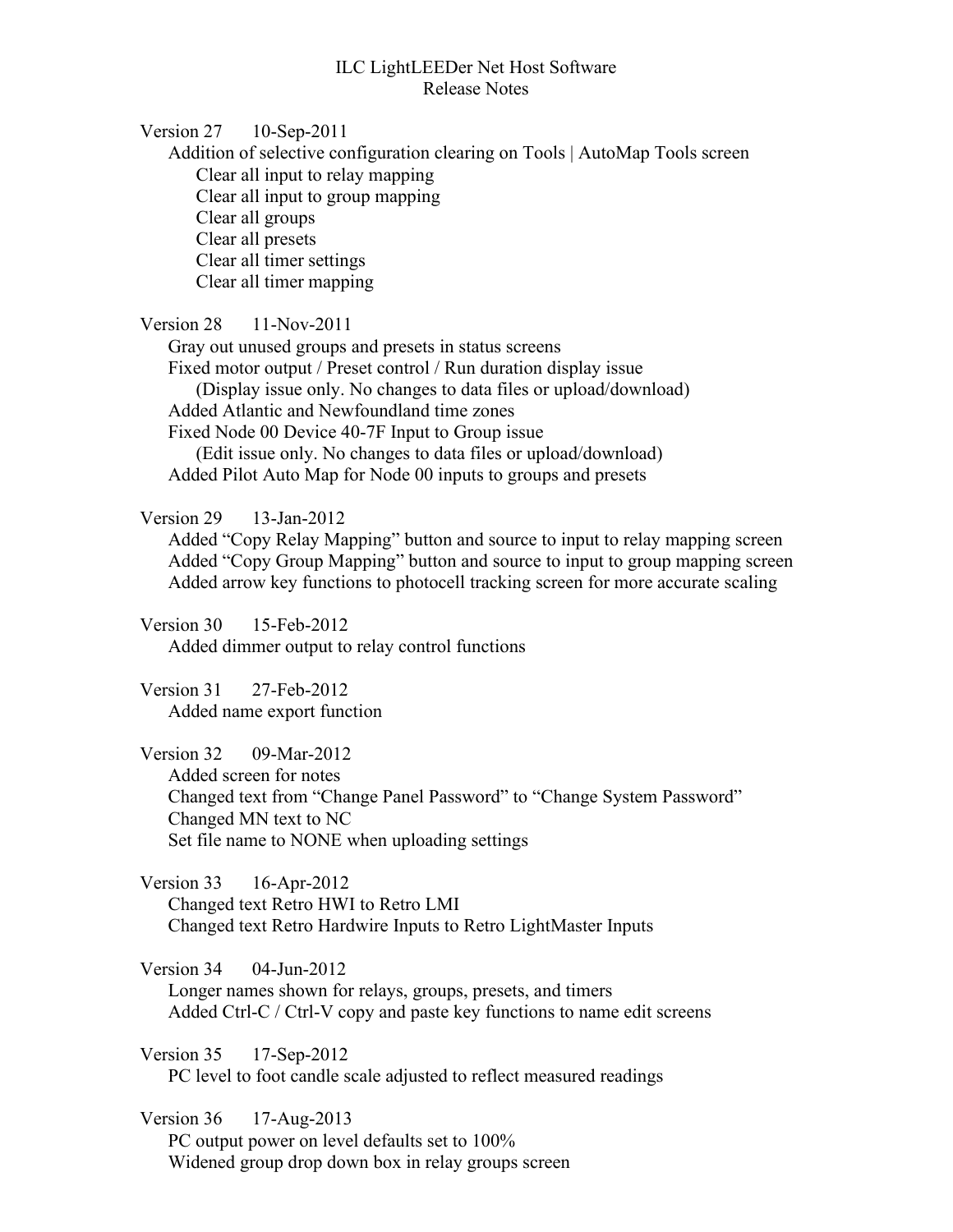Widened preset drop down box in edit preset screen Fixed minutes/preset/timer from showing when LightSync device type is set to none

Version 38 18-Feb-2015 Password is ignored if a panel memory is completely cleared. -All 6 ASCII chars are value 00x rather than 30x-39x Added note to communications screen warning of cancelling downloads Added dimmer feedback option on photocell input configuration Added all 8 bits button on dimmer feedback configuration Added options on automap pilots -Clear all pilots prior to mapping -Do not change configured pilots -This node only Added options on automap toggle sources -Do not change configured toggles (Defined as source node  $\leq$  > 00) -This node only Both automap pilots and toggles find first relay/group rather than last Both automap pilots and toggles only process active nodes DMX mapping -Click on a relay and select DMX channel -Hold shift and click on last relay to set them all the same -Hold shift and right click on last relay to set them all in sequence Input to relay and group copy function has an "All 8 Inputs" option Added dimmer control copy functions to select outputs -Current node or all nodes Modified dimmer configuration copy so you can select outputs -Current node or all nodes Added new input pilot types to documentation files -Dimmer output level feedback Documentation functions complete

Version 39 01-May-2015 Documentation function changes

Version 40 17-Jul-2015 Fixed relay name / multi pole display issue

Version 41 24-Aug-2016 Fixed documentation file output discrepancies

Version 45 17-Oct-2016

Fixed documentation file output discrepancies

Added new fields to documentation file output

-Separate columns for relay on/off and group on/off control

-Preset schedule control of dimmer and motor outputs

-Timer schedule control of dimmer and motor outputs

Modified toggle source auto map to apply only to PB Toggle and Maintained MW Modified pilot auto map for PB Off input type to invert relay status

Added function button to auto configure pilots mapped to control dimmer outputs

Version 46 19-Oct-2016

Fixed timer AM/PM display on timer to relay, group, and preset screens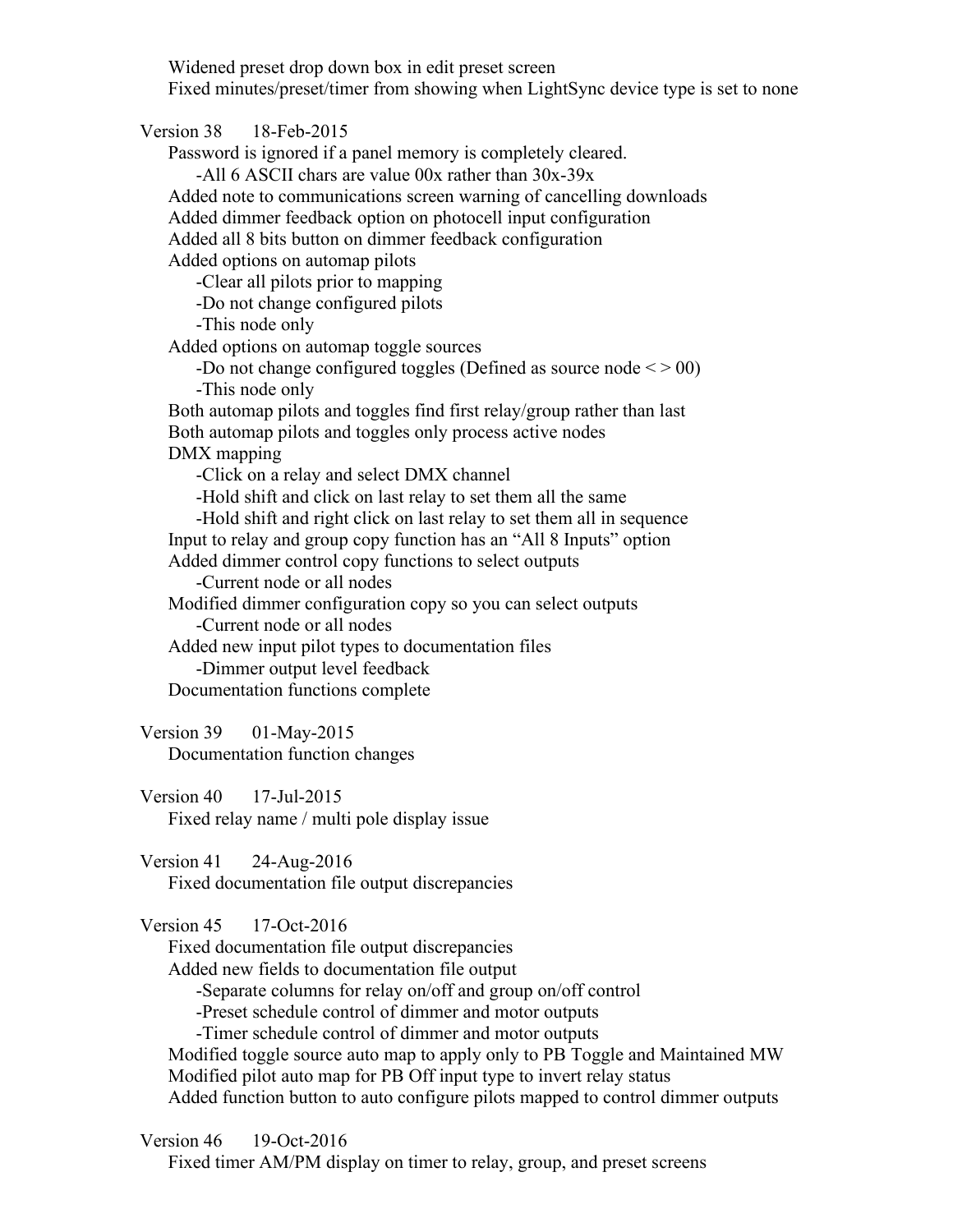Version 47 14-Nov-2016

Modified download sequence to minimize possibility of dimmers going to 0% Dimmer control items may now be clicked to select active control

Version 48 01-Mar-2017 Added Export To InSite function for panel names and mapping

Version 49 08-Mar-2017 Added COPY button on documentation screen for folder path Changed Download/Upload to Send/Get on connect screen

Version 50 22-Mar-2017 Added Ramp Down/Up to dimmer control options

Version 51 10-Apr-2017 Added Inverted Input function to dimmer output control configuration

Version 52 03-Aug-2017 Added Export/Import functions for single node settings

Version 53 15-Dec-2017 Added direct dimmer control and photocell/DMX control disable Added right click control configuration on dimmer screen

Version 54 22-Jan-2018 Fixed direct dimmer control 100% setting issue

Version 55 03-May-2018 Added TCP/IP port selection in connection setting Default port remains 10001 in absence of :<port>field

Version 56 26-Jul-2018 Added network selection for Export To InSite tool to support multi-network InSite

Version 57 19-Sep-2018 Export to InSite tool changed to clear mapping for disabled nodes

Version 58 10-Oct-2018 Export to InSite tool changed remove invalid characters

Version 59 21-Dec-2018

Retain last downloaded images on host PC Allow "Download changes only" on first download after program restart Added selective download to allow partial systems to be configured Added "Bypass NC / Direct Connect" via a diagnostic tool for partial systems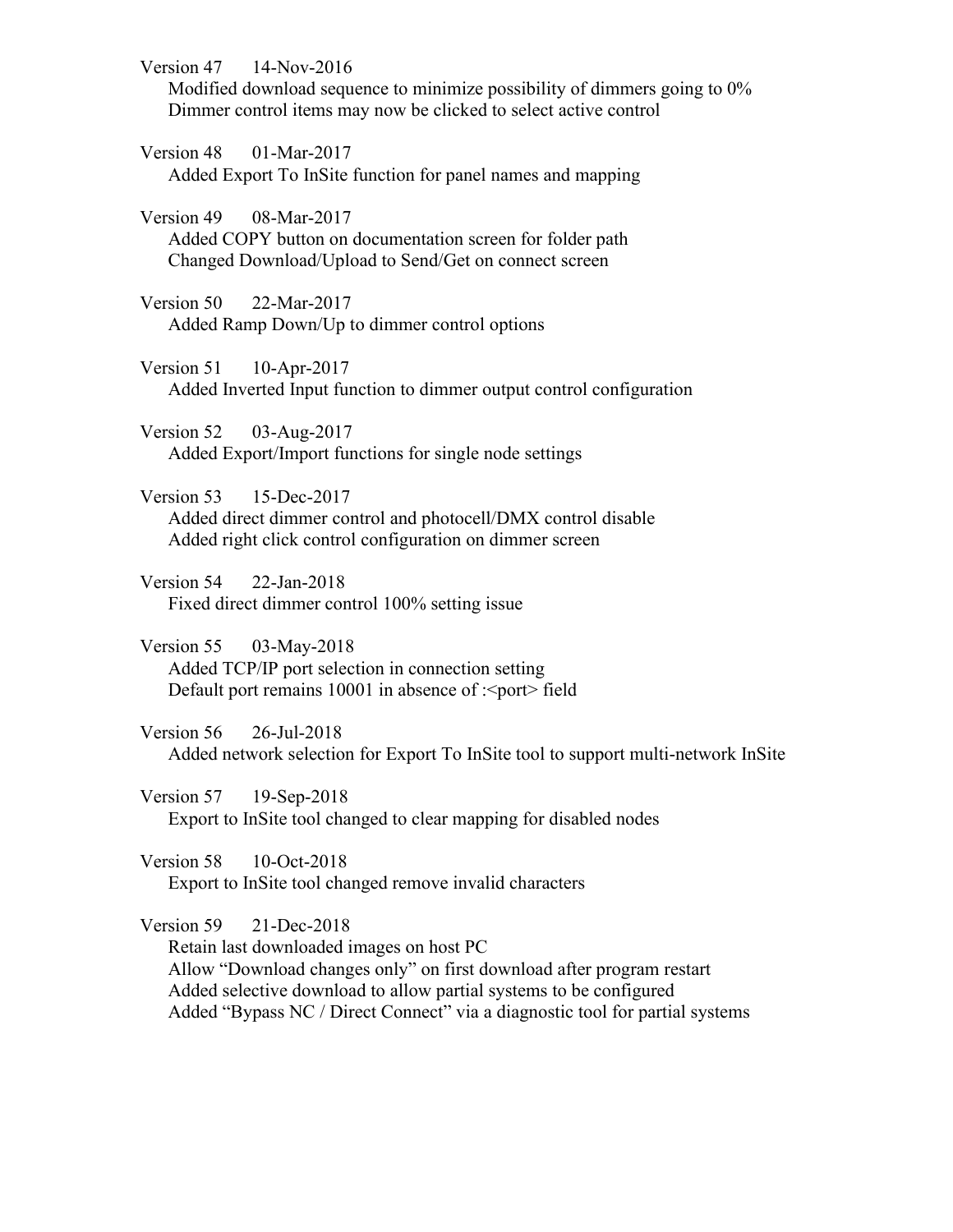Version 60 22-Jul-2019

Changed open screen logo and phone number Added link to website Added support for direct connection to EVO through protected port Added support to recover from lost access key Added quick links to navigate from screen to screen Added Copy and Auto Map functions on Dimmer to Relay screen

## Version 61 24-Jan-2020

Variable Digital Input functions added Scene to Dimmer edit added to keypad Allow scene control from node edit screen added Input types Set Scene and Capture Scene added Last scene set  $= 01-32$  pilot type added Add MZD auto map function added Add MZS auto map function added Set scene and capture scene commands added Pilot dimmer value changed to set point rather than actual ramping level

Version 62 13-Feb-2020

Add Scene device auto map function added Change MZS to SMZD

Version 63 26-Aug-2020

Changed Last Scene pilot to Scene True Added firmware revision notice when selecting HID input type Changed "Photocell (2 sec filter)" to "Photocell/VDI" Added scene status and control screen Added G3 reconfiguration tool on input status screen Added relay repurposing configuration (InSite support) Added "This Node Is An Advanced Interface" to panel settings screen

Version 64 21-Jan-2021

Added tool for occupancy sensor / power on settings Added dimmer control options based on open/closed times Added delayed dimmer goto% actions Changed FF node references to ME references Added tool on Edit Presets screen to add relays by group

Version 65 05-Feb-2021

Added timer to scene mapping functions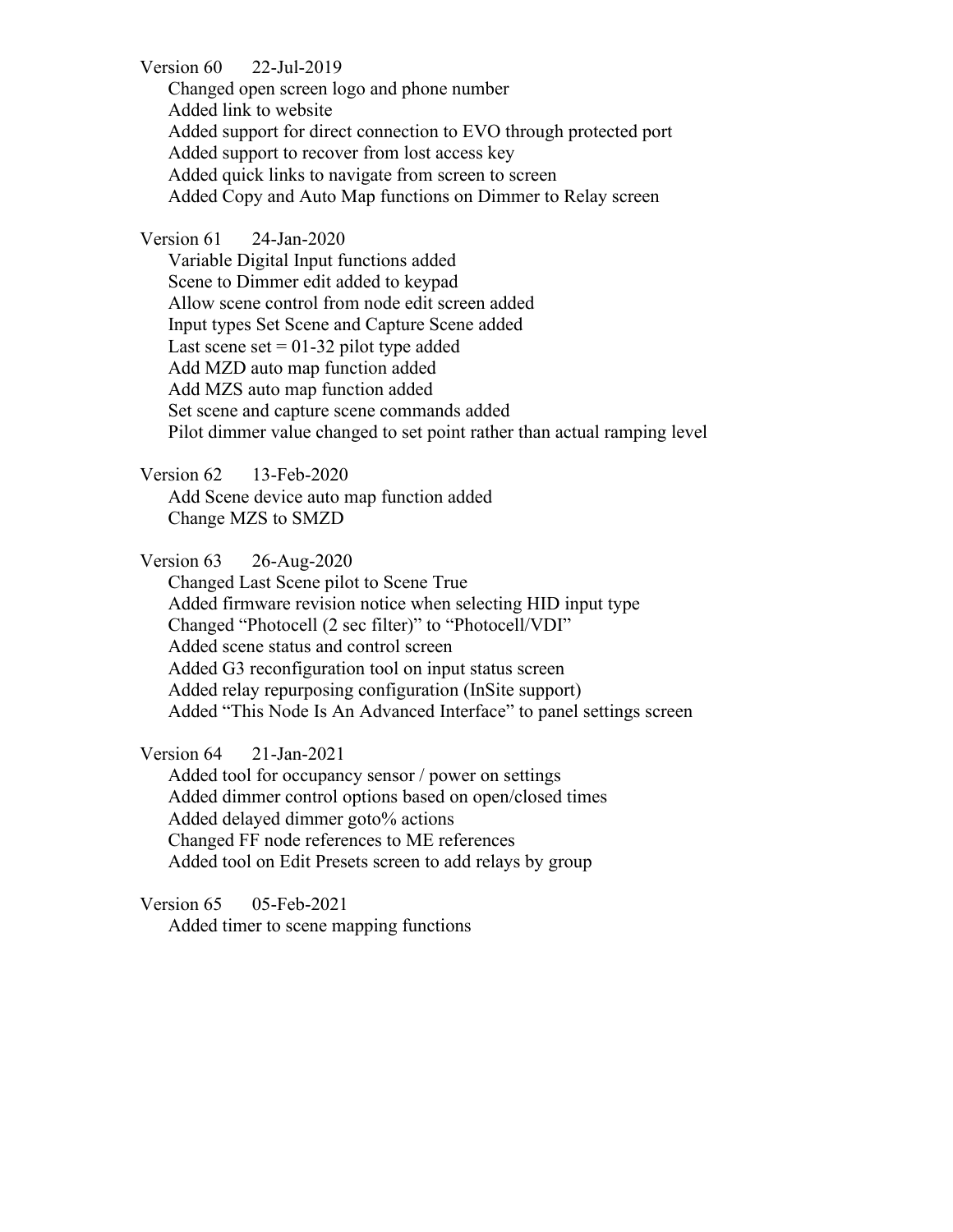Version 67 12-Mar-2021

Note: This change was made to support separate timers on each node for the app. Added option for local timers, timer/group, timer/preset, and open/close times

While in "Global" mode, NC operation has not changed

While in "Local" mode:

-Timer configuration is local to each node

-Timer to groups and presets is local to each node

-Group and preset status pilots are local to each node

(The NC still maintains system-wide group and preset status)

-Off hours sweeps to group mapping is local to each node

-Open/close times are local to each node

Added "Copy Timer" function to timer configuration while in local timer mode Added compressed upload option to connect screen

Version 68 08-Jul-2021

Tools modified for additional ramping settings

Export names to InSite modified to support single and multi-network installations Ramp cycle dimmer control option added for EVO-PR

Added Scene Sequence input type for EVO-INT

Added scene edit tool

Added scene sequence edit tool

Added dimmer status screen

Added update button on dimmer output screen

Main screen dropdown menus reconfigured

Fixed set/capture scene issue in documentation screen that limited scenes to 1-32

(Note: No functional issue, only an issue in the documentation file)

Added tool on system diagnostic screen to poll nodes for firmware revision

Version 70 12-Jul-2021

Added copy relay conditionals to auto map tools screen

Version 71 22-Jul-2021

Added selective upload (right click on upload button) Fixed input type on status screen / Type B Note: Firmware issue / will be forward compatible after firmware fix

Version 72 12-Nov-2021

Fixed Import function for dimmer control types VDI and Input/Invert Open/Closed Installer now ignores exit fault codes from Silicon Labs USB driver setup

Version 72 29-Nov-2021 No program changes Install program updated with latest Silicon Labs USB drivers

Version 73 12-Jan-2022 Fixed Add MZD-1 tool